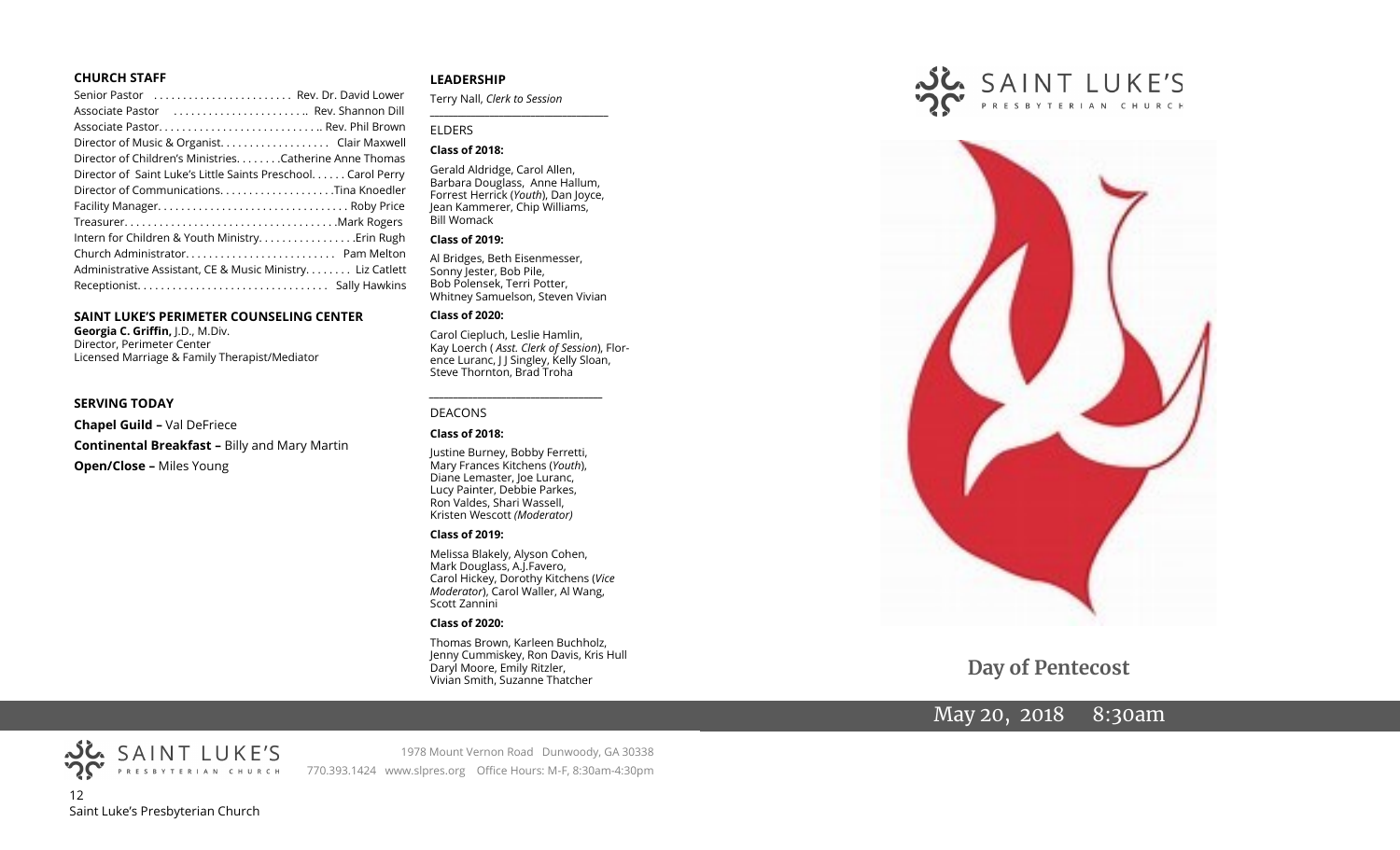

1978 Mount Vernon Road • Dunwoody, Georgia 30338 770.393.1424 • www.slpres.org

#### **May 20, 2018**  Day of Pentecost

#### **Liturgical Color:** Red

*Liturgical colors can orient us to the season of the church year and help to engage the sense of sight in worship. Red is the color for Pentecost.* 

## **SUNDAY SCHEDULE**

8:30am Chapel Communion Service 9:30am Sunday School 10:30am Sanctuary Worship Service *Nursery available at all services and Sunday School.* 

## MISSION

Responding to God's call and empowered by the Holy Spirit, we invite all to join us in knowing, serving, and sharing Jesus Christ here and around the world.

## VISION

To be a beacon of faith, hope, and love– every member an active disciple in Christ's ministry.

# **WELCOME, GUESTS!**

We are delighted you are worshipping with us.

**DURING** the Welcome, please print the requested information on the Friendship Pad and pass the Friendship Pad down the pew.

**AFTER** the worship service, please join us outside the Chapel where our Pastors will be available to answer questions and provide you with a loaf of freshly-baked bread.

**FOR MORE** information about our programs, ministries or membership, please contact one of our Pastors at 770.393.1424, or visit our website: slpres.org.

# **THAT ALL MAY WORSHIP**

**ASSISTIVE** hearing devices, large print hymnals, large print bulletins and back cushions are available. Please contact an  $\Box$ usher for further assistance.

thistex

**CHILDREN** are a precious part of our church family, and we welcome them in worship. Worship notebooks and tactile activities are available on the table just outside the Chapel doors. For your convenience, there is a Family Restroom located in the administrative office's hallway, on the first floor, near the main lobby.

#### **JOIN OUR AIR GUATEMALA TEAM IN**

**PRAYER** — Four folks from Saint Luke's will travel to Guatemala May 27 – June 3, to work with our mission partner, AIR Guatemala, and we invite everyone to join them by praying for them as they travel, work, learn, and grow! The team will plant trees, which aides in protecting crops, preventing soil erosion, providing sustainable wood fuel, and more. They will also help to build fuel efficient stoves for families. This year's team includes: Anne Hallum, Glenda Gray, Les Woodsides, and Eve Klinger.

#### **SUMMER CAMPS, SAINT LUKE'S LITTLE SAINTS PRESCHOOL & KINDERGARTEN**

Choose from two fun-filled weeks!

- May 29 June 1: SLLS County Fair Days
- June 4 June 7: Things with Wings

Camp is \$165 and is open to kids who turned 2 by September 2, 2017 through rising 1st graders. Lots of fun from 9am – 1pm! Check online for reservation forms or stop by the Preschool Lobby.

**THORNWELL** — Join us June 7-9 for the Thornwell Mission Trip. This trip is perfect for any age. Thornwell Children's Home is located in Clinton, SC. Thornwell's foster care program, residential program, and family and educational support programs offer homes to at-risk children that are safe and loving, hope for a brighter future, and wholeness and healing. Email Christine Crutchfield with any questions, gafrog01@hotmail.com.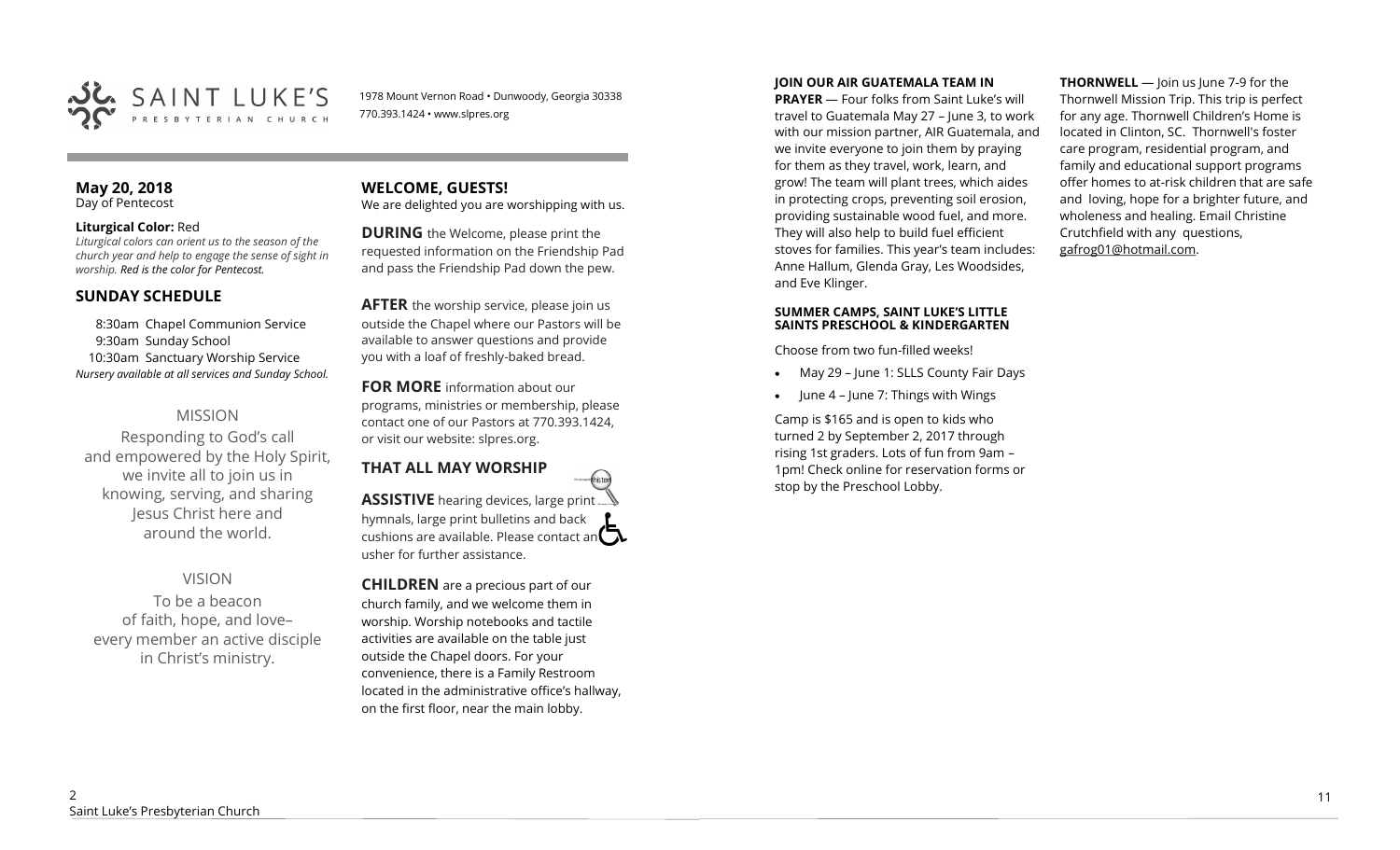# YOUTH MINISTRY

**Phil Brown philbrown@slpres.org / 770.393.1424 ext. 238**  \_\_\_\_\_\_\_\_\_\_\_\_\_\_\_\_\_\_\_\_\_\_\_\_\_\_\_\_\_\_\_\_\_\_\_\_\_\_\_\_\_\_\_\_\_\_\_\_\_\_\_\_\_\_\_\_\_\_\_\_\_\_\_\_\_\_\_\_\_\_\_\_\_\_\_\_\_\_\_\_\_\_\_\_\_\_\_

### **HERE'S WHAT'S COMING UP IN YOUTH MINISTRY:**

### **SUNDAYS**

Sunday School, May 20– Summer trip meeting in youth room at 9:30am.

Sunday, May 20– Youth groups both have "Finals De-stress". Middle school will meet at the church at 5pm. High school will meet at the home of Grace Strickland at 7pm.

## **SUMMER TRIPS**

Thank you for your continued interest in summer trips, Please register ASAP! Dates and information can be found on the Saint Luke's website. There is still lots of room on all the trips.

# MUSIC MINISTRY

**Clair Maxwell clairmaxwell@slpres.org / 770.393.1424 ext. 227**   $\_$  ,  $\_$  ,  $\_$  ,  $\_$  ,  $\_$  ,  $\_$  ,  $\_$  ,  $\_$  ,  $\_$  ,  $\_$  ,  $\_$  ,  $\_$  ,  $\_$  ,  $\_$  ,  $\_$  ,  $\_$  ,  $\_$  ,  $\_$  ,  $\_$ 

### **CHOIR REHEARSALS ON WEDNESDAYS**

5:00-5:45pm Cherub Choir, Ages 4-5, *Yvonne Miller, Director \** 5:00-5:45pm Westminster Choir, Grades 1-5, *Clair Maxwell, Director \**  6:30-7:20pm Festival Ringers, Youth & Adults, *Clair Maxwell, Director*  7:30-9:00pm Chancel Choir, Youth & Adults, *Clair Maxwell, Director* 

**\*** *These have ended for the season and will resume in the fall.*

### **SUMMER MUSIC**

Musicians are needed for our summer services at both 8:30 and 10:30 worship. Dates this year are June 3 – August 12. Soloists, instrumentalists and small groups are welcome. Contact Clair about Sundays when you could share your gifts.

## **In Preparation for Worship**

"O Holy Spirit, descend plentifully into my heart. Enlighten the dark corners of this neglected dwelling and scatter there Thy cheerful beams." *- Saint Augustine*

**Prelude** Come Down, O Love Divine *arr. Mark Sedio*

### **Welcome and Announcements**

*If you are new to Saint Luke's today, welcome, we are so glad you are here! We have a gift of fresh bread we would love to give to you as a token of our gratitude. Please introduce yourself after worship to receive your welcome gift.*

*Please take the time now to fill out the Friendship Pads situated at the end of each pew. Write down your names and pass the pad down the pew, so that you may greet your pew neighbors by name and that we may know you are here.*

## **Call to Worship\***

- Leader: Come, Holy Spirit, pour out your spirit on your church!
- **People: Come as fire and burn within us renewed commitment to God's work in the world.**
- Leader: Come Holy Spirit, pour out your spirit on your gathered people!
- **People: Come as mighty wind and breathe fresh life into all the places of our ministry**.
- Leader: Come Holy Spirit, pour out your spirit!
- **People: Fill us afresh with your holy power!**

**Opening Hymn #37\*** Let All Things Now Living

## **Prayer for the Day\***

### **Living God,**

**you breathed your Spirit of life into us** 

**and placed us on this earth to care for your creation.** 

**We confess that we have exploited your good gifts and have not been faithful stewards of your world.** 

**Send your Spirit to us once again,** 

**and forgive us,** 

**that we may live in peace with all creation. Amen.**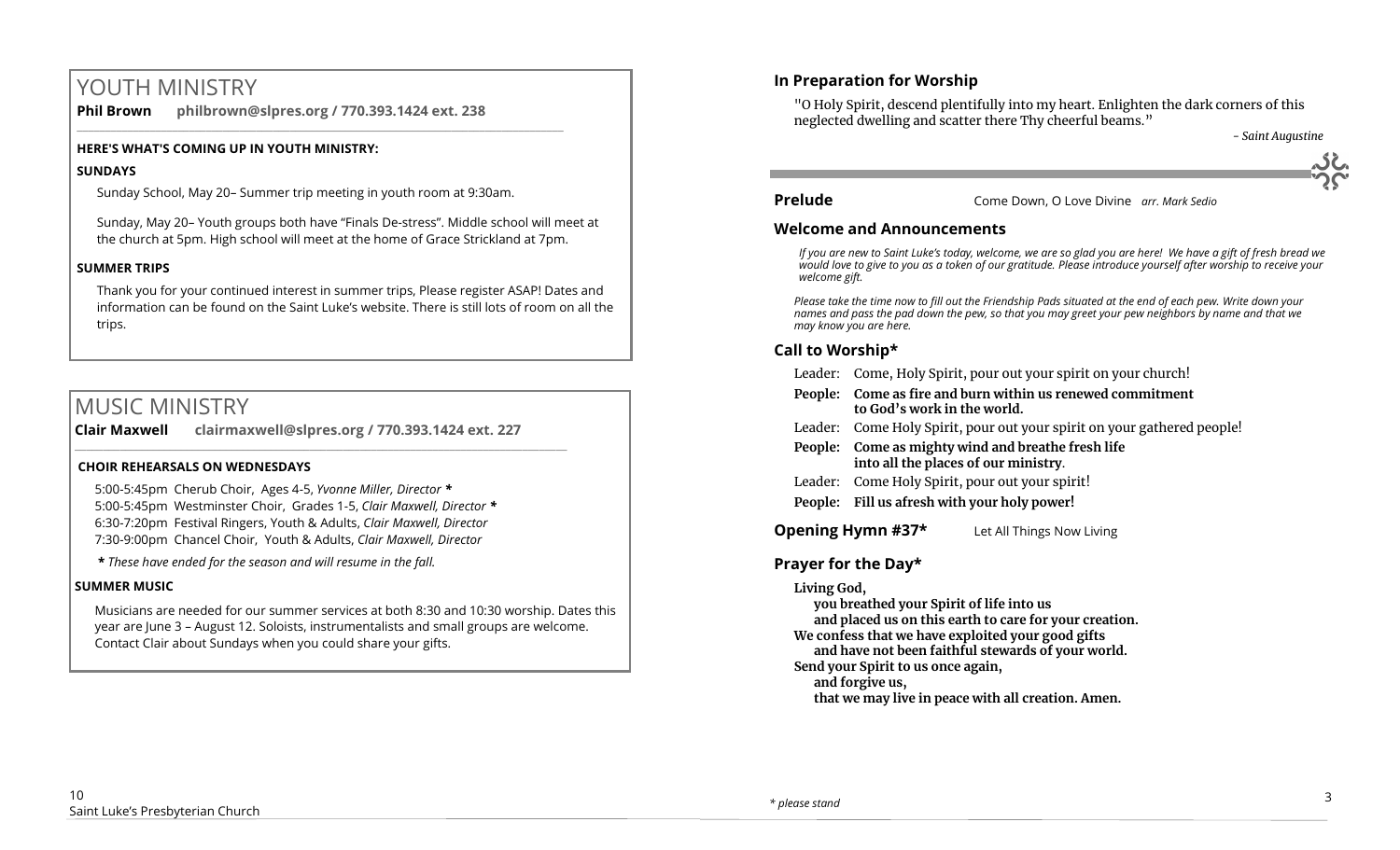#### **Affirmation of Faith\*** Apostles' Creed

**I believe in God, the Father Almighty, Maker of heaven and earth, and in Jesus Christ, his only Son, our Lord; who was conceived by the Holy Ghost, born of the Virgin Mary, suffered under Pontius Pilate; was crucified, dead, and buried; he descended into hell; the third day he rose again from the dead; he ascended into heaven, and sitteth on the right hand of God the Father Almighty; from thence he shall come to judge the quick and the dead. I believe in the Holy Ghost; the holy catholic Church; the communion of saints; the forgiveness of sins; the resurrection of the body; and the life everlasting. Amen.**

#### **Song of Praise #581\*** Glory Be to the Father



## **Passing the Peace of Christ\***

Leader: May the peace of Christ be with you. **People: And also with you.** 

# S P L A S H ! CHILDREN'S MINISTRIES

**Catherine Anne Thomas cathomas@slpres.org / 770.393.1424 ext. 228** 

#### **FOUR SUMMER SUNDAYS FOR CHILDREN!**

Ages 3 through Kindergarten will meet in Room 120 on June 3, June 10, August 5 and August 12 for a series entitled, "God Helps Me"!

**\_\_\_\_\_\_\_\_\_\_\_\_\_\_\_\_\_\_\_\_\_\_\_\_\_\_\_\_\_\_\_\_\_\_\_\_\_\_\_\_\_\_\_\_\_\_\_\_\_\_\_\_\_\_\_\_\_\_\_\_\_\_\_\_\_\_\_\_\_\_\_\_\_\_\_\_\_\_\_\_\_\_\_\_\_\_\_\_\_\_\_\_\_\_\_\_\_\_\_\_\_\_\_\_\_\_** 

1st grade through 5th grade will prepare for "Are you Smarter than a 5th Grader?" This group will meet in The Dock on June 3, June 10, August 5 and August 12. On August 12 the children will take on the parents!

#### **SHIPWRECKED!**

Shipwrecked VBS registration is live! Get ready for an adventure to an uncharted "island" experience where kids are anchored in the truth that Jesus helps them in many ways to weather life's storms. Here are the links for registration.

3's through 3rd Grade: https://tinyurl.com/slpcvbs2018-1

4th and 5th Grade: https://tinyurl.com/slpcvbs2018-2

#### **UPDATE: VBS VOLUNTEERS (A.K.A. CREW MEMBERS)**

Over 75 adults and youth have already signed up to help us lead VBS in some way. For our ship to float (and wreck) we still need about 25 more deck hands. Specifically, we need four leaders for our 3's class (they're almost all 4 and potty trained!), a Kindergarten leader, a 1st grade leader, two 2<sup>nd</sup> grade leaders, and two 3<sup>rd</sup> grade leaders...plus a few youth spots for preschool art. Thanks for helping us bring the assurance of God's love and presence to so many children in our community this summer!

Adult "Crew Members": https://tinyurl.com/slpcvolvbs2018 Youth "Crew Members": https://tinyurl.com/slpcyouthvbs2018

#### **HELP FEED OUR "SHIPWRECKED" CASTAWAYS!**

Saint Luke's members and friends are invited to stop by our special palm tree in the main lobby to pick a "palm leaf" labeled with a specific snack ingredient and quantity we need to help feed our VBS kids. Take one or several! Then, initial in our "ship's snack log" what you have taken/will deliver by the date listed. Your contribution will go a long way to see that our students get a delicious and creative snack to reinforce the Bible stories.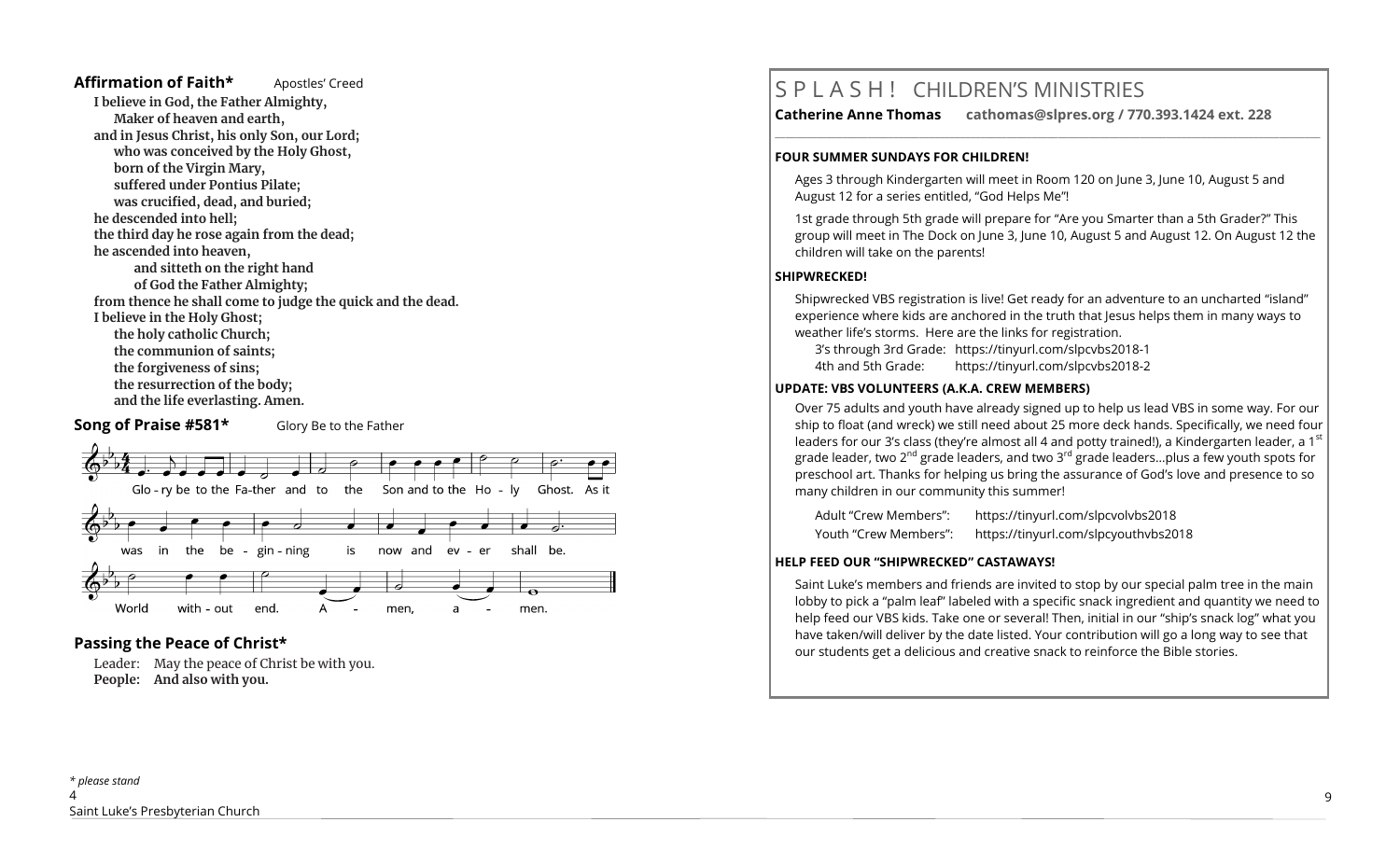# ADULT MINISTRY

**Shannon Dill shannondill@slpres.org / 770.393.1424 ext. 229** 

#### **ADULT SUNDAY SCHOOL**

Individual classes have begun. Please see the website for a full description of each class. (http://slpres.org/program-ministries/adult-ministry/sunday-school)

 $\_$  ,  $\_$  ,  $\_$  ,  $\_$  ,  $\_$  ,  $\_$  ,  $\_$  ,  $\_$  ,  $\_$  ,  $\_$  ,  $\_$  ,  $\_$  ,  $\_$  ,  $\_$  ,  $\_$  ,  $\_$  ,  $\_$  ,  $\_$  ,  $\_$ 

Faith Foundations: Room 232 House to House: Room 203 Seasons of the Spirit: Room 231/233 Soul Food: Room 234/236

Summer schedule for each adult education class is noted below:

Faith Foundations meets all summer. House to House will be off June 17 through July 29. Resumes on August 5. Seasons of the Spirit will meet all summer.

Soul Food will meet in June and July, but will take off August. Resumes August 26.

#### **FRIDAY MORNING MEN'S BIBLE STUDY**

Fellowship and Bible study every Friday from 6:40-8am in the Parlor with Dan Joyce.

#### **BIBLE STUDY: "WAYFARERS"**

Come join David, Shannon or Phil as this week's preacher leads a study of the scripture for the upcoming Sunday's worship. Meet on Wednesdays at 10am in the church library.

### **FAITH AND PARENTING, MAY MEETING**

Please plan on gathering Sunday, May 20 at 5:15pm at the home of David and Amanda Lower. Never been? Come join this fun group. Visit the sign up genius, https://www.signupgenius.com/go/10c0448a9aa2fab9-faith, to sign up to bring a side dish or dessert. Questions? Please contact David Lower at davidlower@slpres.org.

### **TAVERN TALKS**

Our next gathering will be Monday, May 21 at the Dunwoody Tavern at 8pm. Please join us and bring a friend! Contact David Lower with questions, davidlower@slpres.org.

**Prayer for Illumination** Acts 2:1-18, *page 119 of the New Testament* 

## **Scripture Lesson**

Leader: The Word of the Lord. **People: Thanks be to God.**

## **Tell Us Our Story**

*Children are always welcome to stay in worship. If preferred, parents may take their child(ren) to the nursery.*

| Sermon | "A Spirited Bunch" | David Lower |
|--------|--------------------|-------------|
|--------|--------------------|-------------|

## **Offering Invitation**

*Giving is a tangible sign of worship. If you give electronically, there is a blue, laminated, electronic giving card in the pew rack to place in the offering plate as it is passed.*

**Offertory** Like the Murmur of the Dove's Song *arr. James Biery*

**Song of Thanksgiving #300\*** We Are One in Spirit



## **Holy Communion**

*Communion will be served by intinction (dipping the bread into the cup). Everyone is invited to participate in the sacrament. The cup holds grape juice, not wine, during this service. A server with gluten-free wafers will be standing directly in front of the communion table for those who prefer this option. If you would prefer to be served where you are sitting, please raise your hand.*